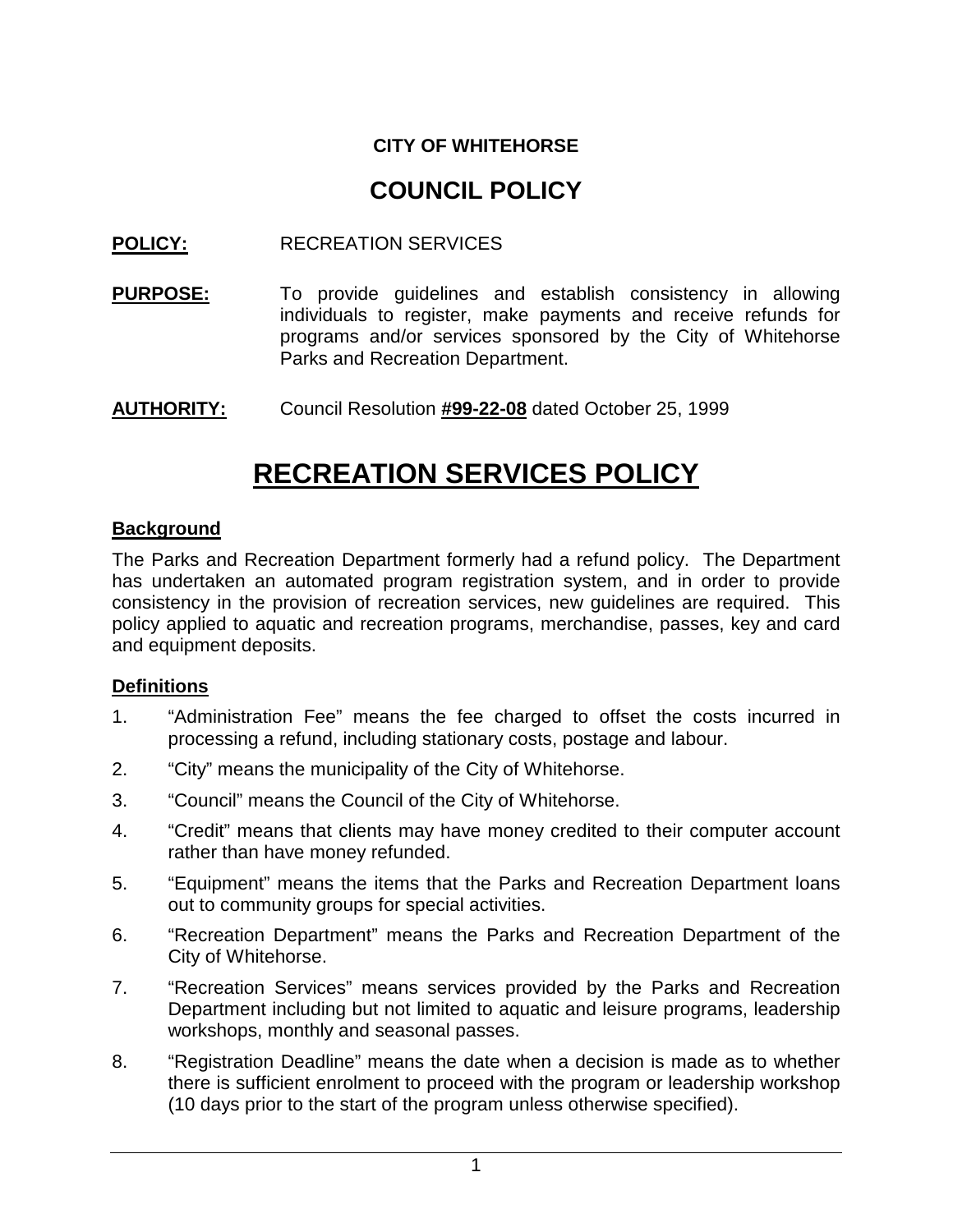9. "Registration Start Date" means the date when registrations for a program will commence.

#### **Conditions of Payment and Registration**

- 10. Program registrations will be accepted by Parks & Recreation on a first-come, first-served basis.
- 11. Program registrations will commence on the registration start date and no advance or preferential registrations will be entertained.
- 12. Payment in full must be made at the time of registration or participation in any of the arena, aquatic and leisure services programs unless otherwise specified.
- 13. In specific instances where certain programs may not run unless a minimum number of participants have registered, payment will be required by a specific date advertised in advance as the registration deadline.

#### **Refunds will be Granted Under the Following Conditions**

- 14. Full refunds will be issued when the Parks and Recreation Department is required to amend or cancel a program.
- 15. Full or partial refunds will be issued upon request for any reason.
	- (1) All refunds other than those resulting from the cancellation of a program will be subject to an administrative fee of \$10.00.
	- (2) Requests for refunds will not be accepted after the completion of a program, workshop or the expiry date of a pass.
	- (3) For requests received prior to a registration deadline, a full refund will be issued.
	- (4) For requests received after the commencement of the recreation service, the refund will be prorated.
	- (5) Refunds will be processed according to the City's financial procedures and through the following tender types: credit, cash, cheque or credit card, depending upon on how the individual paid for the service.
- 16. Fees may be credited rather than refunded. Credit will be applied to the family account from which the fee was paid.
- 17. A refund for purchase of merchandise will be provided only if the merchandise is deemed to be defective by staff.